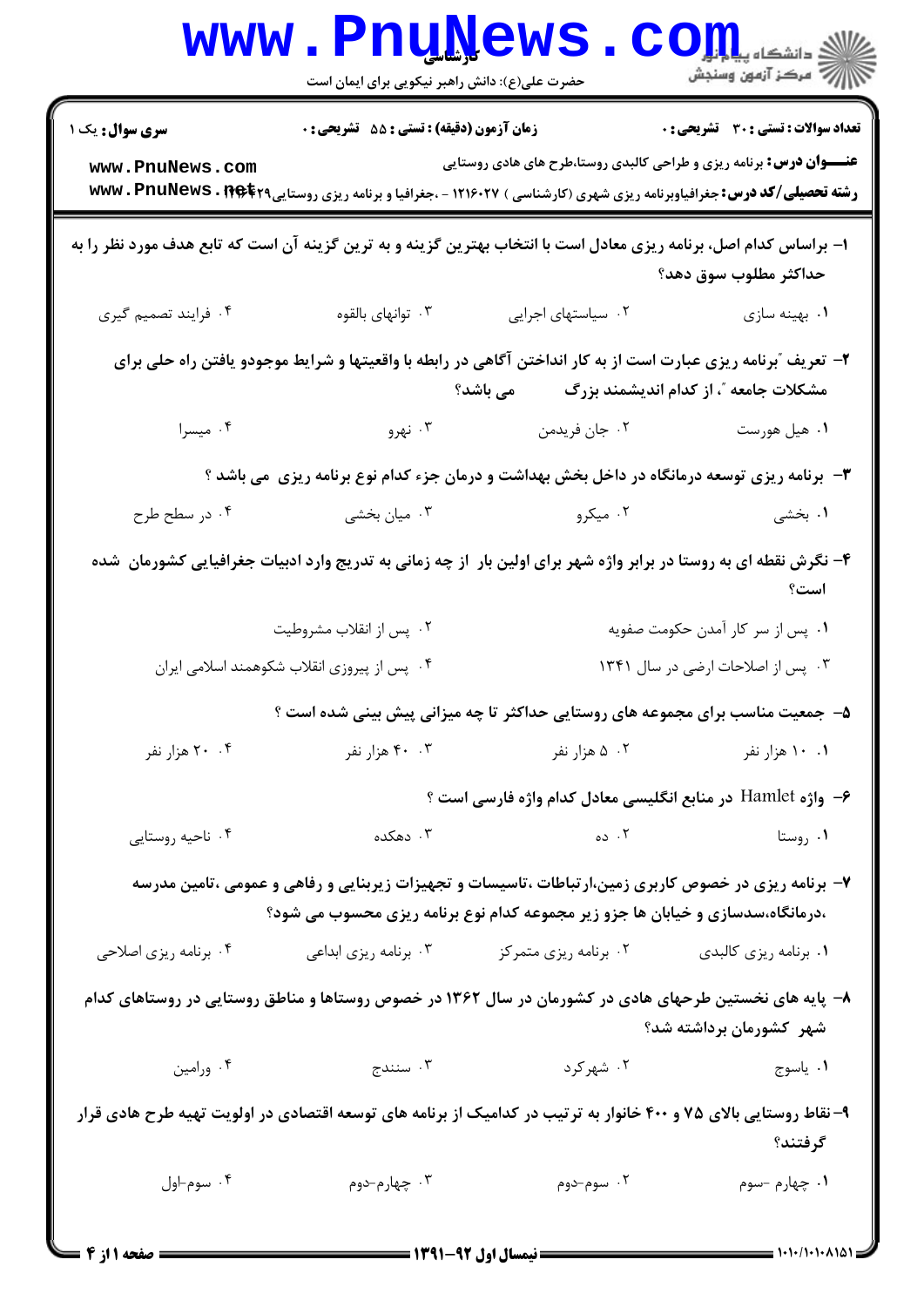| <b>WWW</b>                                                                                                                                                                                       | حضرت علی(ع): دانش راهبر نیکویی برای ایمان است   |                                                                                                                                         | رد دانشڪاه پ <b>يا ۾ <mark>م</mark>ي</b><br>ا <mark>ر</mark> ≫ مرڪز آزمون وسنڊش |  |
|--------------------------------------------------------------------------------------------------------------------------------------------------------------------------------------------------|-------------------------------------------------|-----------------------------------------------------------------------------------------------------------------------------------------|---------------------------------------------------------------------------------|--|
| <b>سری سوال : ۱ یک</b><br>www.PnuNews.com                                                                                                                                                        | زمان آزمون (دقیقه) : تستی : 55 تشریحی : 0       | <b>عنـــوان درس:</b> برنامه ریزی و طراحی کالبدی روستا،طرح های هادی روستایی                                                              | <b>تعداد سوالات : تستی : 30 ٪ تشریحی : 0</b>                                    |  |
|                                                                                                                                                                                                  |                                                 | <b>رشته تحصیلی/کد درس:</b> جغرافیاوبرنامه ریزی شهری (کارشناسی ) ۱۲۱۶۰۲۷ - ،جغرافیا و برنامه ریزی روستایی۲۴ <b>۶۴۲۹ تا www . PnuNews</b> |                                                                                 |  |
|                                                                                                                                                                                                  |                                                 | ۱۰– حداکثر شعاع یک حوزه عمرانی چند کیلومتراست؟                                                                                          |                                                                                 |  |
| ۰۴ کیلومتر                                                                                                                                                                                       | ۰۰ ۲ کیلومتر                                    | ۰۲ کیلومتر                                                                                                                              | ۰۱ ۲۰ کیلومتر                                                                   |  |
| 1۱– دقت و صحت در کدام روش تعیین حوزه نفوذ برخلاف روش آنالیز جاذبه ها به دلیل انجام مطالعات میدانی گسترده بیشتر<br>می باشد؟                                                                       |                                                 |                                                                                                                                         |                                                                                 |  |
| ۰۴ تحلیل گرانشی                                                                                                                                                                                  | ۰۳ تاکسونومی                                    | ۰۲ تنصیفی                                                                                                                               | ٠١ تحليل جريانها                                                                |  |
| <b>۱۲</b> - در یک روستا با جمعیت ۱۸۰۰ نفر ،تعداد ۵۰ مورد واقعه تولد ،۳۰ مورد واقعه فوت،مهاجرت ۴۰ نفر از روستا و مهاجرت ۱۰ نفر<br>به روستا . با کدام روش محاسبه نرخ رشد ،نرخ رشد آن ۱۵/- می باشد؟ |                                                 |                                                                                                                                         |                                                                                 |  |
|                                                                                                                                                                                                  | ۰۲ نرخ رشد واقعي جمعيت                          |                                                                                                                                         | ١. نرخ رشد طبيعي جمعيت                                                          |  |
|                                                                                                                                                                                                  | ۰۴ نرخ رشد لگاریتمی جمعیت                       |                                                                                                                                         | ۰۳ نرخ رشد ریاضی جمعیت                                                          |  |
|                                                                                                                                                                                                  |                                                 | ۱۳- کدام عامل از عوامل موثر در پیدایش سکونتگاههای روستایی با تیپ پراکنده می باشد؟                                                       |                                                                                 |  |
|                                                                                                                                                                                                  | ۰۲ انسجام فرهنگی و تعلقات قومی ،طایفه ای و ایلی | ٠١ اجتماع و پيدايش بافت اورگانيک به دليل فقدان امنيت                                                                                    |                                                                                 |  |
|                                                                                                                                                                                                  | ۰۴ رونق الگوهای خانوارهای هسته ای               | ۰۳ غلبه اقتصاد و معیشت مبتنی بر زراعت و باغداری                                                                                         |                                                                                 |  |
| ۱۴– رسم موقوفات بر اماکن مذهبی در کدام دوره از تاریخ حیات سیاسی ایران به اوج خود رسیده است؟                                                                                                      |                                                 |                                                                                                                                         |                                                                                 |  |
| ۰۴ قاجاريه                                                                                                                                                                                       | ۰۳ صفويان                                       | ٠٢ ساسانيان                                                                                                                             | ٠١ هخامنشيان                                                                    |  |
|                                                                                                                                                                                                  |                                                 | ۱۵- شبکه ی معابر یا گذرگاههای روستایی به صورت کلی دارای چند نوع می باشند؟                                                               |                                                                                 |  |
| ۰۴ ۵ نوع                                                                                                                                                                                         | ۰۳ ۷ نوع                                        | ۰۲ توع                                                                                                                                  | ۰۱ ۴ نوع                                                                        |  |
|                                                                                                                                                                                                  |                                                 | ۱۶- کدامیک از گزینه های زیر جزو مسائل و مشکلات مسکن روستایی از جنبه فرهنگی می باشد؟                                                     |                                                                                 |  |
|                                                                                                                                                                                                  |                                                 | ٠١ فقدان سيستم جمع آوري اطلاعات مسكن روستايي                                                                                            |                                                                                 |  |
|                                                                                                                                                                                                  |                                                 | ۰۲ نبود یک نظام فنی و مهندسی جهت کنترل ساخت و ساز                                                                                       |                                                                                 |  |
|                                                                                                                                                                                                  |                                                 |                                                                                                                                         | ۰۳ عدم آشنایی مردم با اصول مقاوم سازی                                           |  |
| ۰۴ عدم استفاده از مصالح و عایقهای حرارتی برای بهینه کردن مصرف انرژی                                                                                                                              |                                                 |                                                                                                                                         |                                                                                 |  |
| ۱۷- در مطالعه معاونت عمرانی وزارت جهاد سازندگی سرانه کاربری مسکونی برای نقاط روستایی چند متر پیشنهاد شده است؟                                                                                    |                                                 |                                                                                                                                         |                                                                                 |  |
|                                                                                                                                                                                                  | ۰۲ ۵٪ تا ۱۰۰ متر مربع                           |                                                                                                                                         | ۰۱ ۴۵ تا ۷۰ مترمربع                                                             |  |
|                                                                                                                                                                                                  | ۰۴ تا ۳۰۰ متر مربع                              |                                                                                                                                         | ۰.۳ تا ۱۰۵ متر مربع                                                             |  |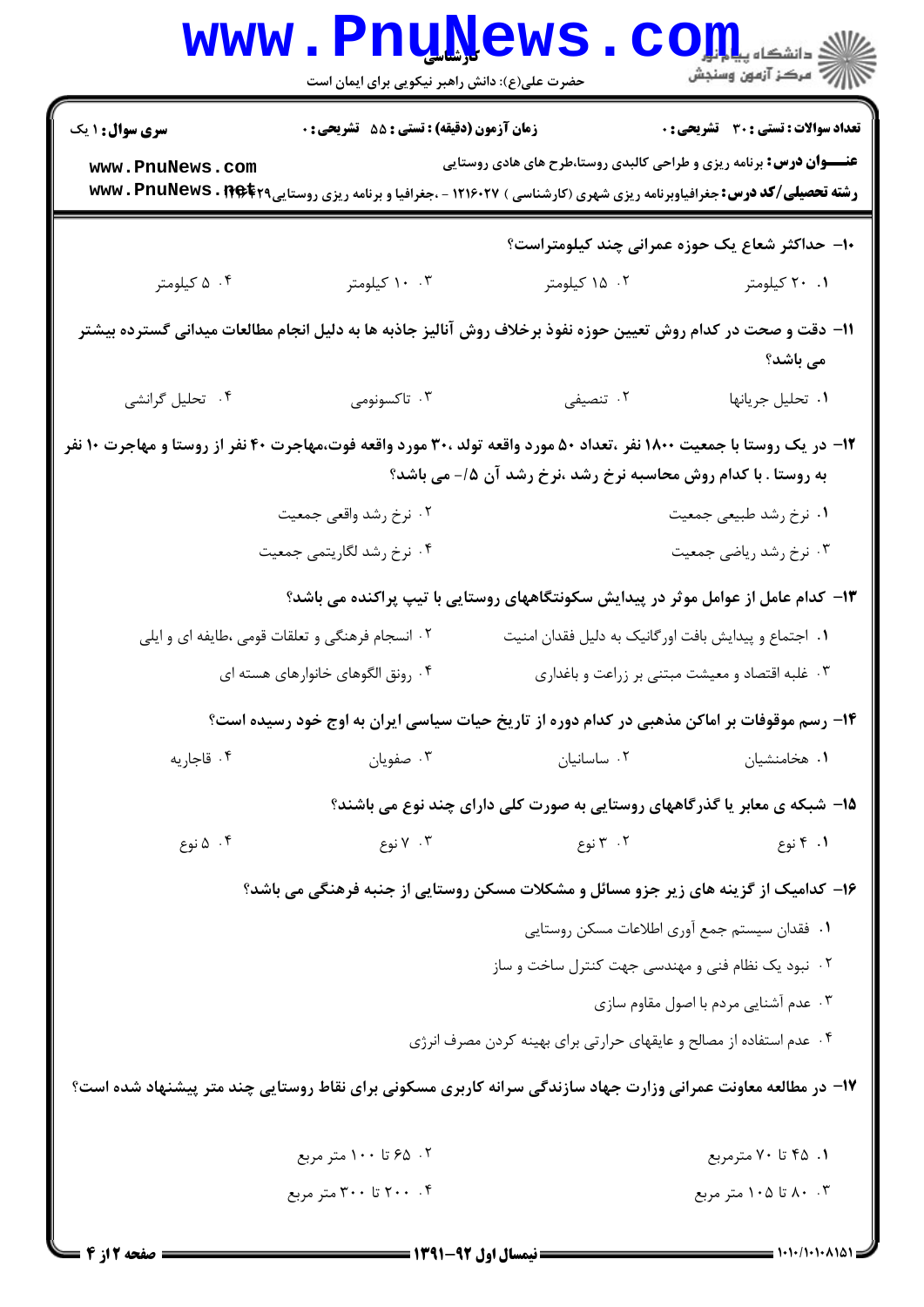|                          | www.PnuNews<br>حضرت علی(ع): دانش راهبر نیکویی برای ایمان است                                                                                    |                                                           | ان دانشڪاه پي <mark>ا ۾ آج</mark> و<br>ا∜ مرڪز آزمهن وسنڊش                       |  |  |
|--------------------------|-------------------------------------------------------------------------------------------------------------------------------------------------|-----------------------------------------------------------|----------------------------------------------------------------------------------|--|--|
| <b>سری سوال : ۱ یک</b>   | زمان آزمون (دقیقه) : تستی : 55 گشریحی : 0                                                                                                       |                                                           | <b>تعداد سوالات : تستی : 30 ٪ تشریحی : 0</b>                                     |  |  |
| www.PnuNews.com          | <b>رشته تحصیلی/کد درس:</b> جغرافیاوبرنامه ریزی شهری (کارشناسی ) ۱۲۱۶۰۲۷ - ،جغرافیا و برنامه ریزی روستایی۲۴ <b>۶۴۲۹ ته www . PnuNews . It له</b> |                                                           | <b>عنـــوان درس:</b> برنامه ریزی و طراحی کالبدی روستا،طرح های هادی روستایی       |  |  |
|                          |                                                                                                                                                 |                                                           | <b>۱۸</b> - منظور از تراکم مسکونی خالص چیست ؟                                    |  |  |
|                          |                                                                                                                                                 | ۰۱ نسبت تعداد جمعیت به اراضی تحت پوشش کاربری مسکونی       |                                                                                  |  |  |
|                          | ۰۲ سنجش سرانه برحسب نفر در هکتار معادل با آن است.                                                                                               |                                                           |                                                                                  |  |  |
|                          |                                                                                                                                                 |                                                           | ۰۳ نسبت تعداد جمعیت به کل اراضی تحت پوشش                                         |  |  |
|                          |                                                                                                                                                 |                                                           | ۰۴ مقدار زمینی از جمع اراضی مسکونی به طور متوسط                                  |  |  |
|                          | ۱۹- بر طبق ضوابط و جزئیات اجرایی اصلاح معابر روستایی حداقل عرض سواره رو در هر جهت ،در کدام معبر ۵ متر است ؟                                     |                                                           |                                                                                  |  |  |
| ۰۴ معابر ۱۲ متری         | ۰۳ معابر ۱۴ متری                                                                                                                                | ۰۲ معابر ۱۶ متری                                          | ۱. معابر ۱۸ متری                                                                 |  |  |
|                          | ۲۰- کدامیک از گزینه های زیر جزو ضوابط و جزئیات اجرایی اصلاح معابر روستایی برای معابر ۶ و ۸ متری به شمار می رود؟                                 |                                                           |                                                                                  |  |  |
|                          | ۰۱ حداقل عرض سواره رو در هر جهت ۲/۵ متر توصیه می شود.                                                                                           |                                                           |                                                                                  |  |  |
|                          |                                                                                                                                                 | ۰۲ حداکثر شیب طولی در مناطق کوهستانی ۴درصد توصیه شده است. |                                                                                  |  |  |
|                          |                                                                                                                                                 |                                                           | ۰۳ نوع تقاطع در این معبر غیر هم سطح است.                                         |  |  |
|                          |                                                                                                                                                 |                                                           | ۰۴ این راهها دارای عامل جدا کننده (رفیوژ)می باشند.                               |  |  |
|                          |                                                                                                                                                 |                                                           | <b>۲۱</b> - در مناطق برف گیر و در قوسها حداکثر مقدار بر بلندی به ترتیب چقدر است؟ |  |  |
| $1-\lambda_0-1-\gamma$ . | $/ \cdot 17 - / \cdot \Lambda$ . $\Upsilon$                                                                                                     | $/ \cdot 17 - / \cdot 17$                                 | $1-\lambda_0-\lambda_1$ .                                                        |  |  |
|                          | ۲۲- در بحثهای مرتبط با برشهای عرضی در کدام منطقه شیب عرضی کمتراز ۳ درصد و جنس بستر عمومأخاکی است؟                                               |                                                           |                                                                                  |  |  |
|                          | ۰۲ مناطق نیمه کوهستانی                                                                                                                          |                                                           | ۰۱ مناطق کوهستانی                                                                |  |  |
|                          | ۰۴ مناطق پایکوهی                                                                                                                                |                                                           | ۰۳ مناطق دشتی                                                                    |  |  |
|                          | ۲۳- در طبقه بندی انواع کاربری اراضی موجود در مناطق روستایی کتابخانه جزو زیربخشهای مرتبط با کدام کاربری می باشد؟                                 |                                                           |                                                                                  |  |  |
| ۰۴ تاسیسات و تجهیزات     | ۰۳ فرهنگی                                                                                                                                       | ۰۲ آموزشی                                                 | ٠١ ادارى                                                                         |  |  |
|                          | ۲۴- در تهیه ی طرح کاربری اراضی پیشنهادی در طرحهای هادی ، جمعیت روستای مورد مطالعه و حوزه ی نفوذ آن برای یک                                      |                                                           | افق چند ساله پیش بینی می شود؟                                                    |  |  |
| ۰. ۱۰ ساله               | ۰۳ ساله                                                                                                                                         | ۰۲ ۵ ساله                                                 | ۰۱ ۴ ساله                                                                        |  |  |
|                          |                                                                                                                                                 |                                                           |                                                                                  |  |  |